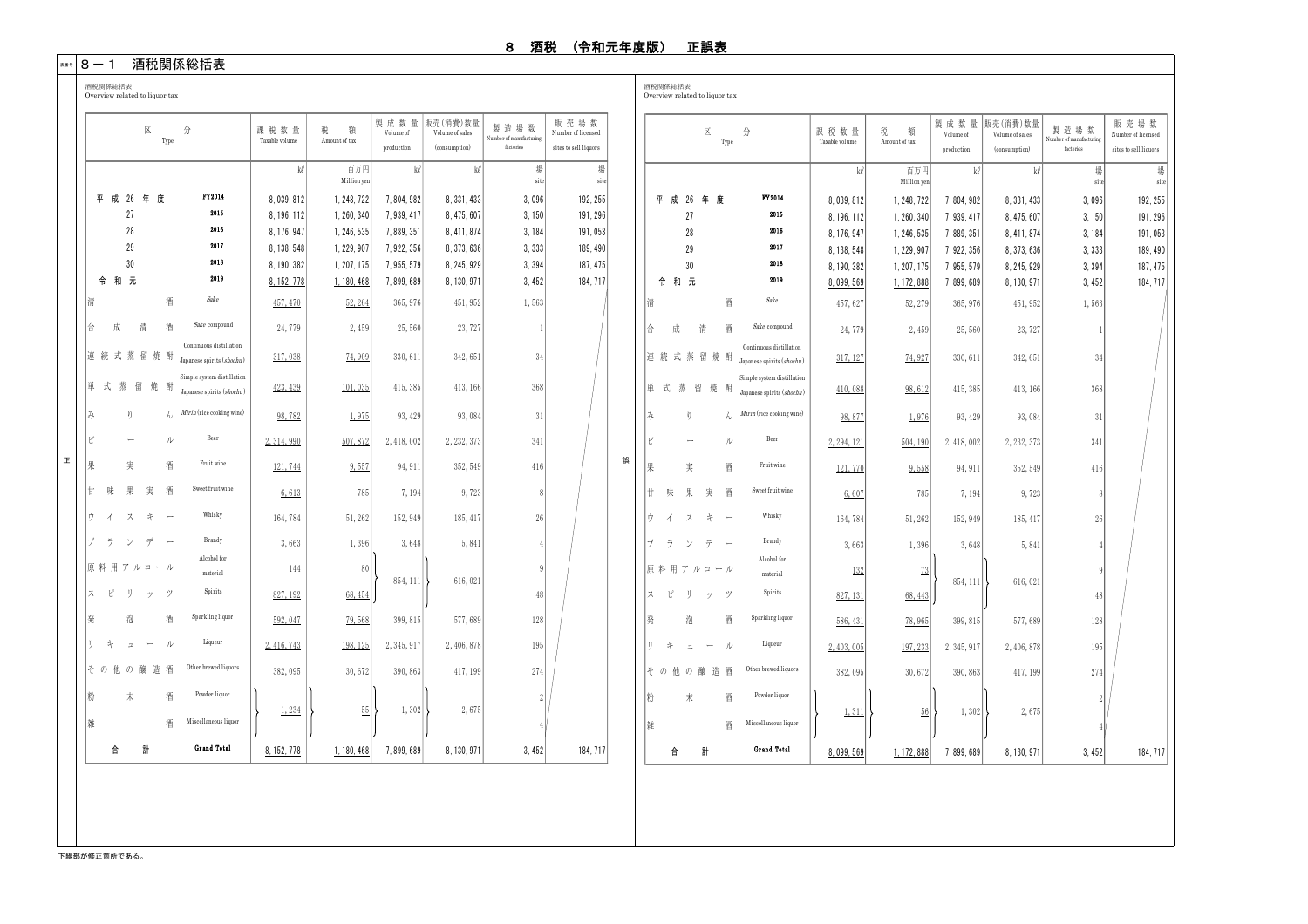#### \*\*\*│8 ― 2 課税状況 ⑴課税状況

|               |                               |                          |                                                         |                                        | 課                       | Taxation                                                                                        |                         | 税                |                         |   |        |   |                          |           |                                                         |                                        | 課                       | Taxation                                                                                        |                         | 税                |                         |
|---------------|-------------------------------|--------------------------|---------------------------------------------------------|----------------------------------------|-------------------------|-------------------------------------------------------------------------------------------------|-------------------------|------------------|-------------------------|---|--------|---|--------------------------|-----------|---------------------------------------------------------|----------------------------------------|-------------------------|-------------------------------------------------------------------------------------------------|-------------------------|------------------|-------------------------|
|               | 区                             | Type                     | 分                                                       | 一般税率適用<br>Subject to ordinary tax rate |                         | 特例税率適用<br>(第23条第2項第3号)<br>Application of special case tax rate<br>(Article 23, Clause 2, No. 3) |                         | 計<br>Total       |                         |   |        |   | 区                        | Type      | 分                                                       | 一般税率適用<br>Subject to ordinary tax rate |                         | 特例税率適用<br>(第23条第2項第3号)<br>Application of special case tax rate<br>(Article 23, Clause 2, No. 3) |                         | 計<br>Total       |                         |
|               |                               |                          |                                                         | 数<br>量<br>Volume                       | 税<br>額<br>Amount of tax | 数<br>量<br>Volume                                                                                | 額<br>税<br>Amount of tax | 数<br>量<br>Volume | 税<br>額<br>Amount of tax |   |        |   |                          |           |                                                         | 数<br>量<br>Volume                       | 税<br>額<br>Amount of tax | 量<br>数<br>Volume                                                                                | 税<br>額<br>Amount of tax | 量<br>数<br>Volume | 額<br>税<br>Amount of tax |
|               |                               |                          |                                                         | kl                                     | 百万円<br>Million yer      | kl                                                                                              | 百万円<br>Million yen      | kl               | 百万円<br>Million yen      |   |        |   |                          |           |                                                         | kl                                     | 百万円<br>Million yen      | kl                                                                                              | 百万円<br>Million yen      | kl               | 百万円<br>Million yen      |
|               | 凊                             | 酒                        | Sake                                                    | 464, 953                               | 53, 214                 | 3,257                                                                                           | 257                     | 468, 212         | 53, 471                 |   | 情      |   |                          | 酒         | Sake                                                    | 464, 962                               | 53, 215                 | 3,254                                                                                           | 257                     | 468, 219         | 53, 471                 |
|               | A.<br>成<br>清                  | 酒                        | Sake compound                                           | 25, 236                                | 2,502                   |                                                                                                 |                         | 25, 236          | 2.502                   |   | 슈      | 成 | 清                        | 酒         | Sake compound                                           | 25, 236                                | 2.502                   |                                                                                                 |                         | 25, 236          | 2.502                   |
|               | 連続式蒸留焼酎                       |                          | Continuous distillation<br>Japanese spirits (shochu)    | 317, 331                               | 75.634                  | 4,078                                                                                           | 326                     | 321, 408         | 75,960                  |   |        |   | 連続式蒸留焼酎                  |           | Continuous distillation<br>Japanese spirits (shochu)    | 317, 420                               | 75.652                  | 4.078                                                                                           | 326                     | 321, 497         | 75, 978                 |
|               | 単式蒸留焼酎                        |                          | Simple system distillation<br>Japanese spirits (shochu) | 425, 578                               | 101,640                 | 466                                                                                             | 37                      | 426,044          | 101,677                 |   |        |   | 単式蒸留焼酎                   |           | Simple system distillation<br>Japanese spirits (shochu) | 412, 116                               | 99, 194                 | 466                                                                                             | 37                      | 412,582          | 99, 231                 |
|               | み<br>ŋ                        | h.                       | Mirin(rice cooking wine)                                | 100,970                                | 2,018                   |                                                                                                 |                         | 100,970          | 2,018                   |   | み      |   | ŋ                        | $\lambda$ | Mirin(rice cooking wine)                                | 101,065                                | 2.020                   |                                                                                                 |                         | 101.065          | 2.020                   |
|               | Ľ<br>$\overline{\phantom{a}}$ | ル                        | Beer                                                    | 2.401.339                              | 526,833                 |                                                                                                 |                         | 2, 401, 339      | 526,833                 |   | Ľ      |   | $\overline{\phantom{a}}$ | ル         | Beer                                                    | 2, 379, 863                            | 523,044                 |                                                                                                 |                         | 2, 379, 863      | 523,044                 |
|               | 果<br>実                        | 酒                        | Fruit wine                                              | 130, 445                               | 10.255                  | 7,715                                                                                           | 607                     | 138, 167         | 10.862                  |   | 果      |   | 実                        | 酒         | Fruit wine                                              | 130, 472                               | 10,257                  | 7,715                                                                                           | 607                     | 138, 194         | 10,864                  |
| $\mathbbm{E}$ | 甘味果実酒                         |                          | Sweet fruit wine                                        | 3,767                                  | 566                     | 3,057                                                                                           | 245                     | 6,822            | 811                     | 誤 |        |   | 甘味果実酒                    |           | Sweet fruit wine                                        | 3.762                                  | 565                     | 3,057                                                                                           | 245                     | 6,816            | 810                     |
|               | ウイスキー                         |                          | Whisky                                                  | 127,528                                | 48, 484                 | 37,915                                                                                          | 3,033                   | 165, 446         | 51, 517                 |   |        |   | け イ ス キ ー                |           | Whisky                                                  | 127,528                                | 48, 483                 | 37, 915                                                                                         | 3.033                   | 165, 446         | 51, 517                 |
|               | げ ラ ン デ                       | $\overline{\phantom{a}}$ | Brandy                                                  | 3,678                                  | 1,402                   | $\theta$                                                                                        | $\sqrt{ }$              | 3,678            | 1,402                   |   |        |   | ブ ラ ン デ ー                |           | Brandy                                                  | 3,678                                  | 1,402                   | $\theta$                                                                                        |                         | 3,678            | 1,402                   |
|               | 原料用アルコール                      |                          | Alcohol for material                                    | 226                                    | 146                     |                                                                                                 |                         | 226              | 146                     |   |        |   | 原料用アルコール                 |           | Alcohol for material                                    | 211                                    | 139                     |                                                                                                 |                         | 211              | 139                     |
|               | 隆<br>泡                        | 酒                        | Sparkling liquor                                        | 594,635                                | 79.920                  |                                                                                                 |                         | 594,636          | 79.920                  |   | 「発     |   | 泡                        | 酒         | Sparkling liquor                                        | 588, 945                               | 79,309                  |                                                                                                 |                         | 588, 945         | 79,309                  |
|               | そ の 他 の 醸 造 酒                 |                          | Other brewed liquors                                    | 2,037                                  | 286                     | 381, 300                                                                                        | 30,504                  | 383, 337         | 30,790                  |   |        |   | そ の 他 の 醸 造 酒            |           | Other brewed liquors                                    | 2,037                                  | 286                     | 381, 300                                                                                        | 30,504                  | 383, 337         | 30,790                  |
|               | ス ピ<br>IJ<br>ッツ               |                          | Spirits                                                 | 20.581                                 | 4.146                   | 830, 441                                                                                        | 66,436                  | 851,026          | 70.582                  |   |        |   | スピリッツ                    |           | Spirits                                                 | 20.518                                 | 4,135                   | 830, 441                                                                                        | 66, 436                 | 850, 963         | 70.570                  |
|               | IJ<br>*<br>$\mathbbm{Z}$      | $ \nu$                   | Liqueur                                                 | 77, 412                                | 11,358                  | 2.410.461                                                                                       | 192,622                 | 2, 487, 875      | 203,980                 |   | l ij.  | 丰 | $\mathbbmss{1}$          | $ \nu$    | Liqueur                                                 | 77, 105                                | 11.325                  | 2.396.996                                                                                       | 191,760                 | 2, 474, 102      | 203,085                 |
|               | 粉<br>末<br>雑                   | 酒<br>酒                   | Powder liquor<br>Miscellaneous liquor                   | 1,155                                  | 49                      | 110                                                                                             | $\mathbf Q$             | 1,265            | 57                      |   | 粉<br>雑 |   | 末                        | 酒<br>酒    | Powder liquor<br>Miscellaneous liquor                   | 1,233                                  | 50                      | 110                                                                                             |                         | 1,343            | 59                      |
|               | 計<br>合                        |                          | Grand Total                                             | 4.696.885                              | 918.453                 | 3.678.812                                                                                       | 294.076                 | 8.375.711        | 1.212.529               |   |        | 合 | 計                        |           | Grand Total                                             | 4.656.164                              | 911.578                 | 3.665.343                                                                                       | 293.214                 | 8.321.525        | 1.204.792               |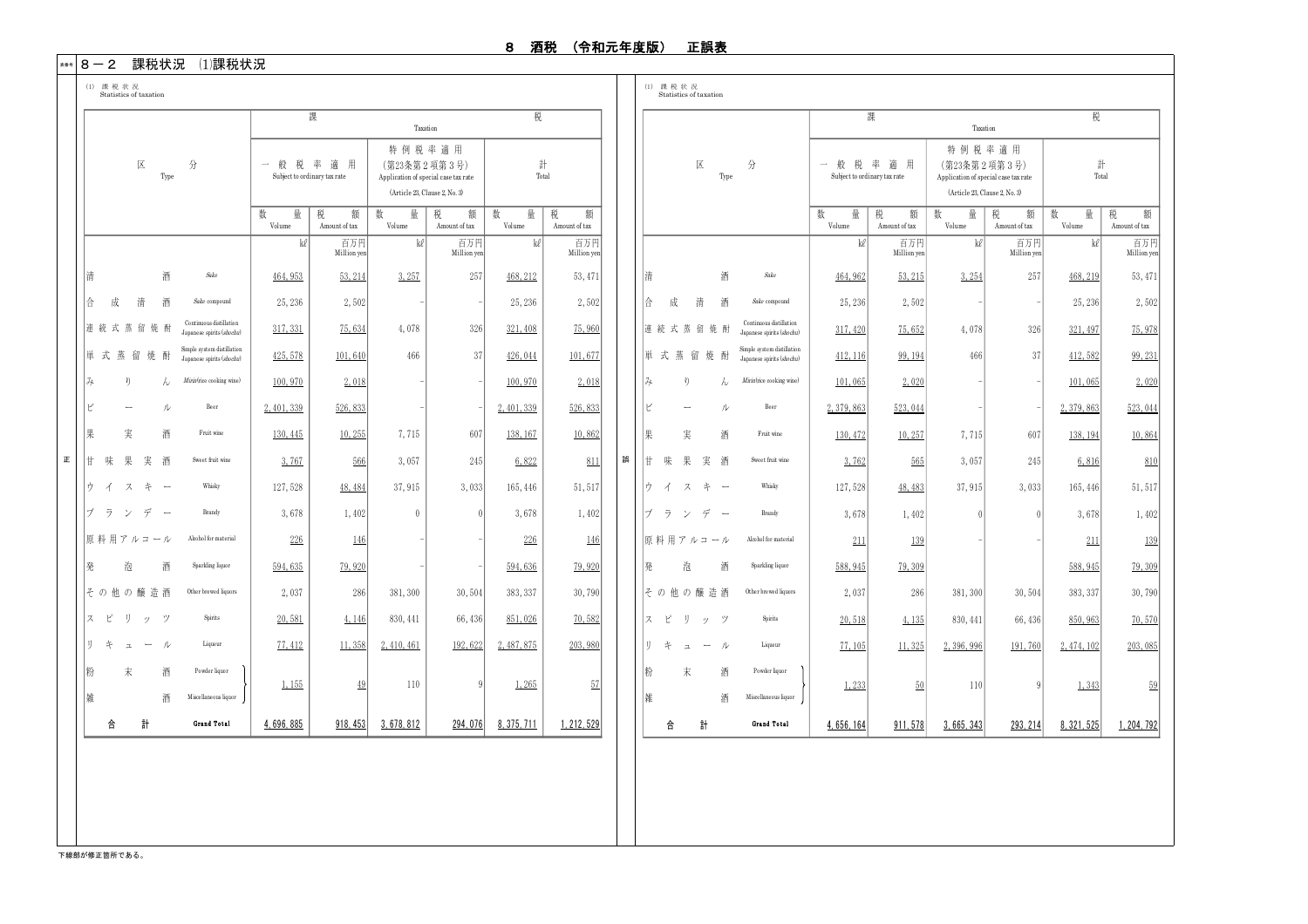Continuous distillation Japane spirits (shochu)

Type

Simple system

spirits (shochu)

Mirin(rice cooking wine)

> Sparkling liquor

#### \*\*\*│8 ― 2 課税状況 ⑴課税状況

| (1) 課税状況 | (1) 課税状況 |
|----------|----------|
|----------|----------|

 Statistics of taxation Statistics of taxation 正 誤 未納税移出 Non-taxable shipment 数 量 Volume 数 量 Volume 数 量 Volume ㎘ 百万円 ㎘ 百万円 百万円 ㎘  $\frac{10,744}{1}$  1,206 0 0 9  $\frac{457,470}{1}$  52,264 366,717 Sake 454 | 43 | 0 | 0 | 24,779 | 2,459 | 5,232 Sake compound 4, 367 1, 050 2 0 317, 038 74, 909 12, 237 Continuous distillation Japanes spirits (shochu) 2,588 641 3 1 423,439 101,035 187,533 Simple system  $\overrightarrow{p}$  distillation Japanes spirits (shochu) 2,186 | 44 | 0 | 0 | 98,782 | 1,975 | 46,353 Mirin(rice cookin wine) 86, 340 | 18, 960 | 3 | 1 | 2, 314, 990 | 507, 872 | 108, 664 Beer 16, 421 1.306 0 0 121, 744 9, 557 32, 772 Fruit wine 205 || 2.5 || 0.1 || 0.1 || 0.1 || 0.1 || 0.1 || 0.1 || 0.1 || 0.1 || 0.1 || 0.1 || 0.1 || 0.1 || 0.1 || 0.1 | Sweet fruit win 653 | 254 | 1 | 0| 164,784 | 51,262 | 196,447 | 8,006|ワ イ ス キ ー Whasty 13 || 6 || 0 || 0 || 3,663 || 1,396 || 1,493 **Brandy** 79 | 67 | - 1 144 | 80 | 377,731 67 | - | -| 144 | 80 | 377,731 | 3,809|原 科 用 ア ル コ ー ル Alcohol formaterial  $2,589$   $352$  0 0 592,047 79,568 9,376 Sparkling liquor 1, 247 | 118 | 0 | 0 | 382, 095 | 30, 672 | 9, 312 118 | 0| 0| 382,095 | 30,672 | 9,312 | 286|その他の醸造酒©cherbrewed-liquors  $\frac{23,830}{8}$  | 2,127 | 1 | 0 |  $\frac{827,192}{8}$  |  $\frac{68,454}{8}$  | 536,653 Spirits  $71,113$  5,854 0 0 2,416,743 198,125 630,720 Liqueur 粉 末 酒 Powder liquor 雑 酒 Miscellaneous liquor 2<u>22,915</u> | 3<u>2,057</u> | 12 | 3|<u>8,152,778 | 1,180,468 |2,527,290 | 140,123</u> | 合 計 Grand Total 区 分 Type 酒 税 法 (第30条第1項、 第2項、第3項) Liquor Tax Law (Sec. 30-1, 2 and 3) 災害減免法 (第7条第1項) Disaster Exemption Act (Sec. 7-1) 輸出免税 Export exemption 税 額 Amount of tax 税 額 Amount of tax 数 量 Volume 税 額 Amount of tax 数 量 Volume ke 百万円 ke ke Million yen Million yen Million yen ことに 控 ついて アメリカ しょくしょう 除く しょうかい 除く しょうかい Deduction 課 税 実 数 Actual number of taxation 免 税 Exemption 1,206 | 0| 0| 1<u>57,470 | 52,264 | 366,717 | 23,015</u> |清 酒 43 | 0 | 0 | 24,779 | 2,459 || 5,232 || 381 ||合 成 清 酒 236 連続式蒸留焼酎 2,099 単 式 蒸 留 焼 44 | 0 | 0 | 98,782 | 1,975 || 46,353 || 1,227 ||み り ん 18,960 | 3 | 1 | 2,314,990 | 507,872 | 108,664 | 76,474 | ビ ー ル 1,306 | 0 | 0 | 1<u>21,744</u> | <u>9,557</u> | 32,772 | 102 |果 実 酒 25 0 0 6.613 785 5.302 348 甘 味 果 実 酒 6 0 0 3,663 1,396 1,493 78 ブランデ 352 | 0| 0| 592,047 | 79,568 | 9,376 | 1,026|発 泡 酒 2,127 827,192 68,454 4,834 ス ピ リ ッ ツ 18,108 リ キ ュ ー ル 32 | 2 | - | 1,234 | 55 | 731 || 48 未納税移出 Non-taxable shipment 数 量 Volume 数 量|柷 額 Volume 数 量 Volume ㎘ 百万円 ㎘ 百万円 百万円 ㎘ 10,594 1,192 0 0 457,627 52,279 366,615 23,022 清 酒 *Sake* 454 43 0 0 24,779 2,459 5,232 381 合 成 清 酒 *Sake* ompound 4, 367 1, 050 2 0 317, 127 74, 927 12, 237 2,475 3 1 178,994 distillation Japanese 618 410,088 98,612 2,086 単 式 蒸 留 焼 酎 2,186 | 44 | 0 | 98,877 | 1,976 | 46,353 85,733| 18,853| 3| 1|2,294,121| 504,190| 108,664| 76,473|ビ ー ル <sup>Beer</sup> 16,421 | 1,306| 0| 0| 121,770| 9,558| 32,772| 102|果 実 酒 Fruit wine 2.05| 2.5| 0| 0| 6,607| 785| 5,302| 3.48|甘 味 果 実 酒 <sup>Sweet fruit wine</sup> 653 | 254 | 1 | 0 |164,784 | 51,262 |196,447 | 8,006 |ウ イ ス キ ー Whisky 13| 6| 0| 0| 3,663| 1,396| 1,493| 78|ブ フ ン デ ー Brandy 79| 66| -| -| 132| 73| 377,559| 3,809|原 科 用 ア ル コ ー ル Alcohol formaterial 2,514 0 0 9,376 1,247| 118| 0.1erbrewed.liquors 0| 382,095| 30,672| 9,312| 286|その他の醸造酒otherbrewed.liquors 23,826| 2,127| 1| 0| 827,131| 68,443| 536,653| 4,820|ス ビ リ ッ ツ <sup>spirits</sup> 71,077| 5,851| 0| 0|2,403,005| 197,233| 630,674| 18,094|リ キ ュ ー ル Liqueur 粉 天 酒 Powder.liquor 雑 酒 Miscellaneous hquor 2<u>21,934| 31,901</u>| I2| 3|<u>8,099,569||.1/2,888|2,518,430||140,090</u>| 合 計 Grand Total 区 分 酒 税 法 (第30条第1項、 第2項、第3項) Liquor Tax Law (Sec. 30-1, 2 and 3) 災害減免法 (第7条第1項) Disaster Exemption Act (Sec. 7-1) 輸出免税 Export exemptio 税 額 Amount of tax Amount of tax 数 量 Volume 税 額 Amount of tax 数 量 Volume  $k\ell$  百万円  $k\ell$  k Million yen Million yen 控 あいかい しんしゃ 除く しょうかん しょうかん しょうかん しょうかん しょうかん しょうかん しょうかん しょうかん しょうかん しょうかん しょうかん しょうかん しゅうしょく しょうしょう Deduction 課 税 実 数 Actual number of taxation 免 税 Exemption 1,192 0 | 0 | 457,627 | 52,279 | 366,615 | 23,022 |清 酒 43 | 0 | 24,779 | 2,459 | 5,232 | 381 |合 成 清 酒 236 連続式蒸留焼酎 44 0 0 98,877 1,976 46,353 1,227 み り ん 18,853 | 3 | 1 | 2,294,121 | 504,190 | 108,664 | 76,473 | ビ ー ル 1,306| 0| 0| 121,770| 9,558| 32,772| 102|果 実 酒 344| 0| 0| 586,431| 78,965| 9,376| 1,026|発 泡 酒 5,851 | 0| 0| 2,403,005 | 197,233 | 630,674 | 18,094 |リ キ ュ ー ル  $\frac{33}{1}$  2 - - 1  $\frac{1,311}{1}$  56 731 48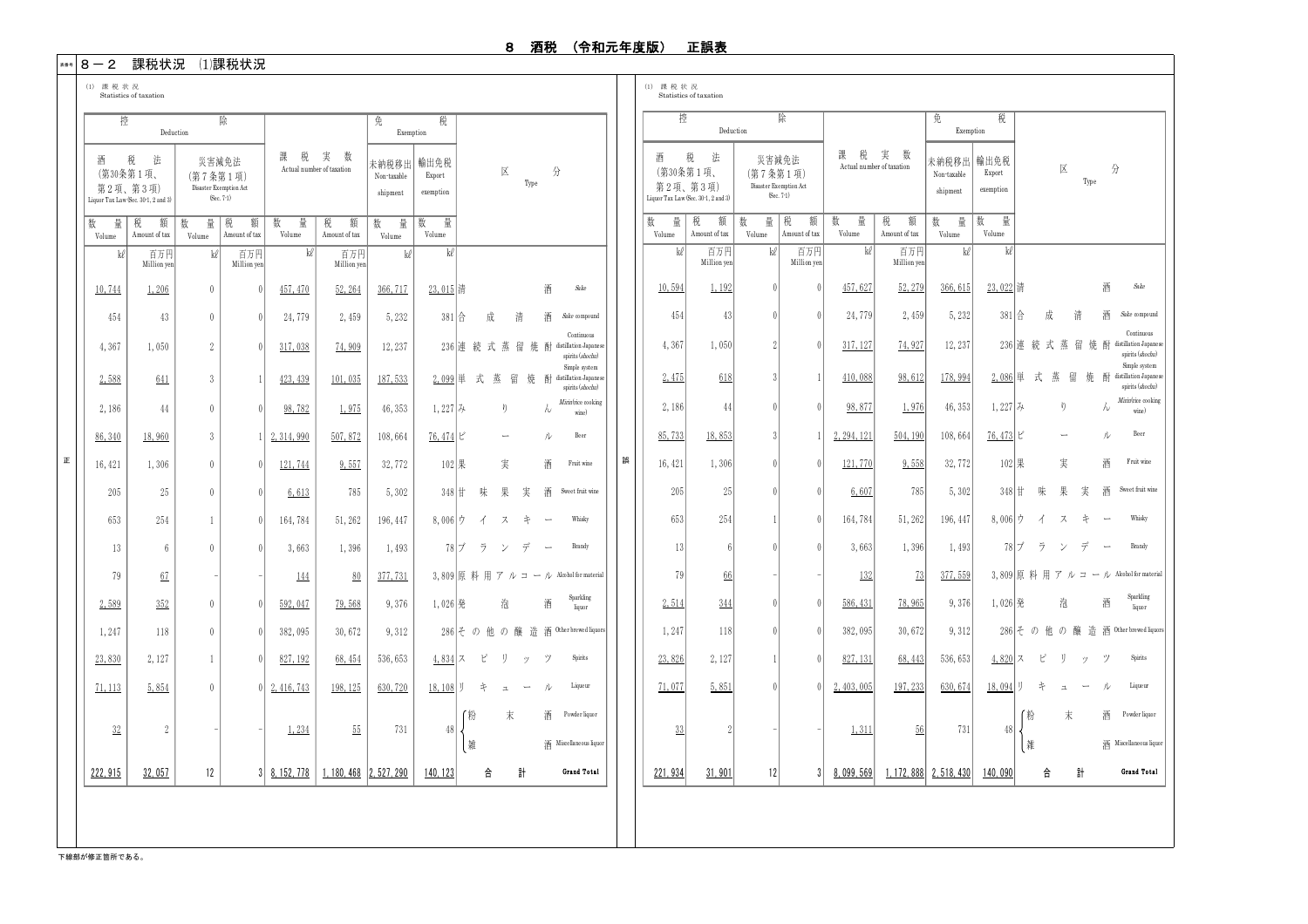#### \*\*\* | 8 一2 課税状況 (3)都道府県別の課税状況(その1)

(3) 都道府県別の課税状況(その1) (3) 都道府県別の課税状況(その1) Statistics of taxation by prefectures (Part 1) Statistics of taxation by prefectures (Part 1)

|                    |                                       | 区分<br>Type | 酒<br>漕<br>合<br>清<br>酒<br>成<br>Sake<br>Sake compound |                         |                  |                         | 連続式蒸留焼酎<br>Continuous distillation<br>Japanese spirits (shochu) |                         | 単式蒸留焼酎<br>Simple system distillation<br>Japanese spirits (shochu) |                         |  |
|--------------------|---------------------------------------|------------|-----------------------------------------------------|-------------------------|------------------|-------------------------|-----------------------------------------------------------------|-------------------------|-------------------------------------------------------------------|-------------------------|--|
| 国税局・都道府県           | Regional Taxation Bureau / Prefecture |            | 数<br>量<br>Volume                                    | 税<br>額<br>Amount of tax | 数<br>量<br>Volume | 税<br>額<br>Amount of tax | 数<br>量<br>Volume                                                | 税<br>額<br>Amount of tax | 数<br>量<br>Volume                                                  | 税<br>額<br>Amount of tax |  |
|                    |                                       |            | ke                                                  | 百万円<br>Million yen      | ke               | 百万円<br>Million yen      | ke                                                              | 百万円<br>Million yen      | ke                                                                | 百万円<br>Million yen      |  |
| 幌<br>札<br>Sapporo  | 北海道                                   | Hokkaido   | 4,312                                               | 474                     | 1,311            | 131                     | 14,563                                                          | 2.934                   | 521                                                               | 105                     |  |
| ÷                  |                                       |            |                                                     | ŧ                       | İ                | ŧ                       | ÷                                                               |                         | İ                                                                 |                         |  |
|                    | 龍<br>本                                | Kumamoto   | 1.088                                               | 105                     | X                | X                       | X                                                               | X                       | 13,812                                                            | 3.322                   |  |
|                    | Oita<br>分<br>大                        |            | 2.133                                               | 222                     |                  |                         | X                                                               | X                       | 87,870                                                            | 20, 915                 |  |
| 龍<br>本<br>Kumamoto | 崎<br>宮                                | Miyazaki   | Χ                                                   | X                       |                  |                         | X                                                               | X                       | 129, 385                                                          | 31, 122                 |  |
|                    | 鹿児島                                   | Kagoshima  | X                                                   | X                       | X                | X                       | 217                                                             | 38                      | 96, 874                                                           | 23,722                  |  |
|                    | Total<br>計                            |            | χ                                                   | χ                       | 65               | 6                       | 1.437                                                           | 309                     | 327.941                                                           | 79.082                  |  |
| 縄<br>沖<br>Okinawa  | 縄<br>沖                                | Okinawa    | X                                                   | X                       |                  | -                       | X                                                               | X                       | 16.337                                                            | 3.265                   |  |
| 全<br>国             | 計 Grand Total                         |            | 457.470                                             | 52.264                  | 24.779           | 2.459                   | 317.038                                                         | 74.909                  | 423.439                                                           | 101.035                 |  |

|                    | 区分<br>Type                            | 漕<br>Sake        | 酒                  | 合<br>成           | 清<br>酒<br>Sake compound | 連続式蒸留焼酎<br>Continuous distillation<br>Japanese spirits (shochu) |                    | 単式蒸留焼酎<br>Simple system distillation<br>Japanese spirits (shochu) |                    |  |
|--------------------|---------------------------------------|------------------|--------------------|------------------|-------------------------|-----------------------------------------------------------------|--------------------|-------------------------------------------------------------------|--------------------|--|
| 国税局·都道府県           | Regional Taxation Bureau / Prefecture | 数<br>量<br>Volume | 税<br>額             | 数<br>量<br>Volume | 税<br>額<br>Amount of tax | 数<br>量<br>Volume                                                | 税<br>額             | 数<br>量<br>Volume                                                  | 税<br>額             |  |
|                    |                                       |                  | Amount of tax      | ke               |                         |                                                                 | Amount of tax      |                                                                   | Amount of tax      |  |
|                    |                                       | ke               | 百万円<br>Million yen |                  | 百万円<br>Million yen      | ke                                                              | 百万円<br>Million yen | ke                                                                | 百万円<br>Million yen |  |
| 札<br>幌<br>Sapporo  | Hokkaido<br>北海道                       | 4.312            | 474                | 1,311            | 131                     | 14,563                                                          | 2.934              | 521                                                               | 105                |  |
|                    |                                       |                  | İ                  |                  |                         | İ                                                               | ÷                  |                                                                   | ŧ                  |  |
|                    | Kumamoto<br>熊<br>本                    | 1,248            | 121                | X                | X                       | X                                                               | X                  | 13,983                                                            | 3,375              |  |
|                    | Oita<br>分<br>大                        | 2.133            | 222                | ۰                | ۰                       | X                                                               | X                  | 87,870                                                            | 20.915             |  |
| 熊<br>本<br>Kumamoto | Miyazaki<br>崎<br>宮                    | X                | X                  |                  |                         | X                                                               | X                  | 129, 385                                                          | 31, 122            |  |
|                    | Kagoshima<br>鹿児島                      | Χ                | X                  | X                | Χ                       | 217                                                             | 38                 | 96, 874                                                           | 23,722             |  |
|                    | Total<br>計                            | χ                | X                  | 65               | 6                       | 1.529                                                           | 327                | 328.112                                                           | 79.136             |  |
| 縄<br>沖<br>Okinawa  | Okinawa<br>縄<br>沖                     | χ                | X                  |                  |                         | χ                                                               | χ                  | 2.815                                                             | 789                |  |
| 全<br>国             | Grand Total<br>計                      | 457.627          | 52.279             | 24, 779          | 2.459                   | 317.127                                                         | 74.927             | 410.088                                                           | 98.612             |  |

正 まいしょう しょうしょう しょうしょう しょうしょう しょうしょう しょうしょう しゅうしょう しゅうしゅう しゅうしょう しゅうしょう しゅうしょく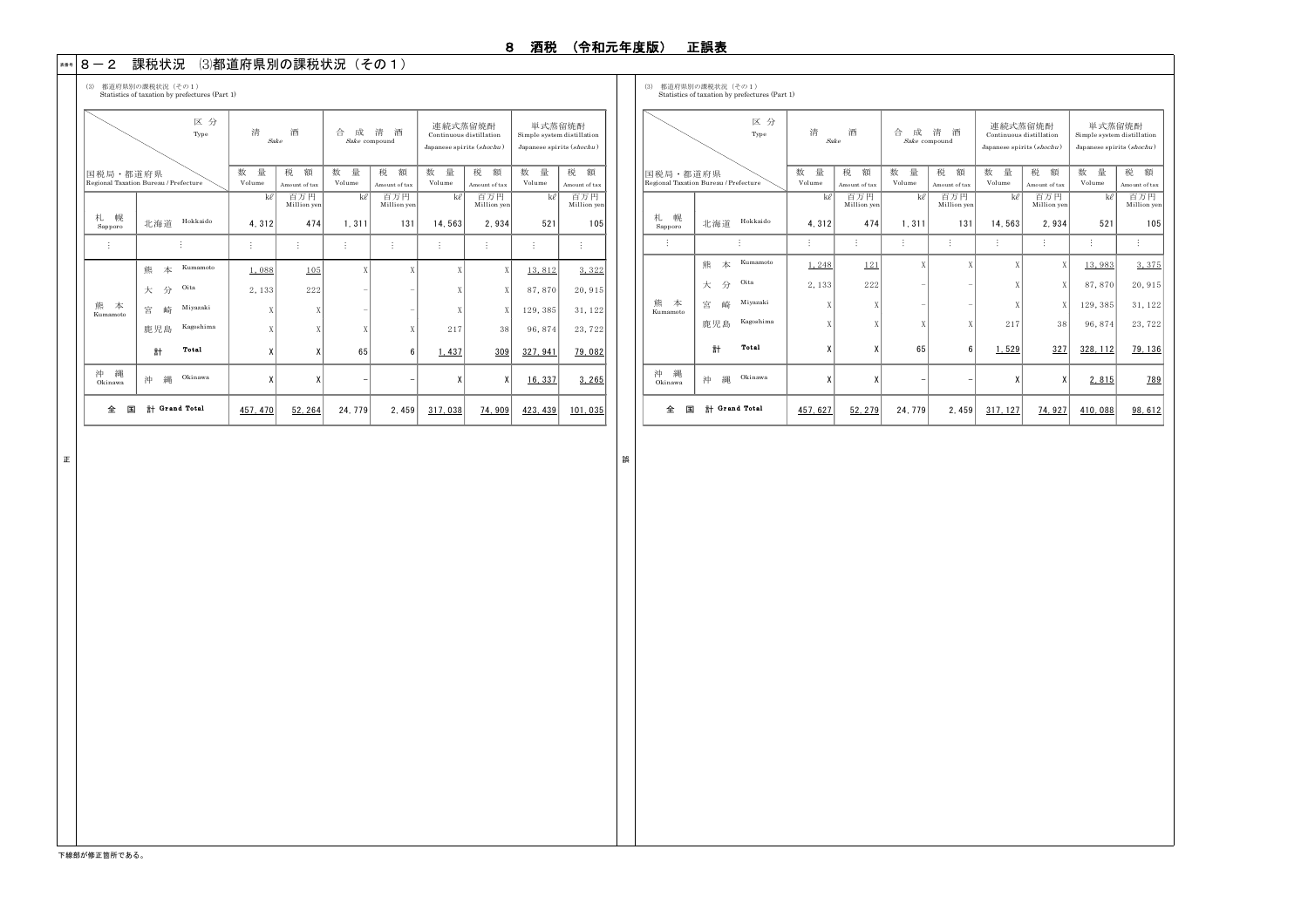### \*\*\* | 8 一2 課税状況 (3)都道府県別の課税状況(その1)

(3) 都道府県別の課税状況(その1) (3) 都道府県別の課税状況(その1) Statistics of taxation by prefectures (Part 1) Statistics of taxation by prefectures (Part 1) 数 量 税 額 数 量 税 額 数 量 税 額 数 量 税 額 Volume Amount of tax Volume Amount of tax Volume Amount of tax Volume Amount of tax ㎘ 百万円 ㎘ 百万円 ㎘ 百万円 ㎘ 百万円 Million yen Million yen Million yen Million yen 271 5 103,139 22,654 3,142 236 79 12 北海道 Hokkaido 札<br>Sapporo … … … … … … … … … X X 20,482 4,505 X X X X 熊 本 Kumamoto 41, 133 9, 047 135 10 22  $2 \times 3$  Oita 179 36 251 17  $X$   $X$  宮 崎 Miyazaki  $X$  63 12  $X$   $X$   $X$   $3$  0 鹿児島 Kagoshima 196 4 61,857 13,599  $\frac{435}{\phantom{1}30}$  30 3  $\frac{1}{\phantom{1}31}$  Total  $\begin{array}{|c|c|c|c|c|c|c|c|c|} \hline 23.673 & 4.290 & 48 & 3 & 29 & 3 \# & 30 & 30 & 38 \ \hline \end{array}$ 沖 縄<br>Okinawa 98,782 1,975 2,314,990 507,872 121,744 9,557 6,613 785 全 国 計 Gr and Total  $\mathbb{R}^n$ 熊 本 Kumamoto  $\quad \begin{array}{ccc} \swarrow & \multimap & \mathcal{V} \\ & \multicolumn{3}{c}{} & \multicolumn{3}{c}{} & \end{array}$  <br> Beer 果実酒 Fruit wine 甘味果実酒 Sweet Fruit wine 区 分 Type 国税局・都道府県 Regional Taxation Bureau / Prefecture  $\frac{f}{f}$  (rice cooking wine)

|                                                          | Statistics of taxation by prefectures (Fart 1) |             |                    |                   |                    |                           |                    |                    |                                       |  |  |  |  |  |
|----------------------------------------------------------|------------------------------------------------|-------------|--------------------|-------------------|--------------------|---------------------------|--------------------|--------------------|---------------------------------------|--|--|--|--|--|
| $\mathcal{Z}_{\mathcal{F}}$<br>Mirin (rice cooking wine) | V)<br>$\lambda$                                | R<br>Beer   | ル                  | 果実酒<br>Fruit wine |                    | 甘味果実酒<br>Sweet Fruit wine |                    | 区分<br>Type         |                                       |  |  |  |  |  |
| 量<br>数                                                   | 税<br>額                                         | 量<br>数      | 税<br>額             | 数<br>量            | 税<br>額             | 数<br>量                    | 税<br>額             |                    | 国税局·都道府県                              |  |  |  |  |  |
| Volume                                                   | Amount of tax                                  | Volume      | Amount of tax      | Volume            | Amount of tax      | Volume                    | Amount of tax      |                    | Regional Taxation Bureau / Prefecture |  |  |  |  |  |
| ke                                                       | 百万円<br>Million yen                             | ke          | 百万円<br>Million yen | ke                | 百万円<br>Million yen | ke                        | 百万円<br>Million yen |                    |                                       |  |  |  |  |  |
| 271                                                      | 5                                              | 103, 139    | 22,654             | 3.142             | 236                | 79                        | 12                 | Hokkaido<br>北海道    | 幌<br>札<br>Sapporo                     |  |  |  |  |  |
| ÷                                                        | ŧ                                              | ŧ           | ŧ.                 | ŧ                 | İ                  | ŧ                         | $\vdots$           |                    | ŧ                                     |  |  |  |  |  |
| X                                                        | X                                              | 20, 482     | 4,505              | X                 | X                  | X                         | X                  | Kumamoto<br>本<br>熊 |                                       |  |  |  |  |  |
| -                                                        | $\overline{\phantom{a}}$                       | 41, 133     | 9.047              | 135               | 10                 | 22                        | $\overline{2}$     | Oita<br>分<br>大     |                                       |  |  |  |  |  |
| X                                                        | X                                              | 179         | 36                 | 251               | 17                 | X                         | X                  | Miyazaki<br>宮<br>崎 | 熊<br>本<br>Kumamoto                    |  |  |  |  |  |
| X                                                        | X                                              | 63          | 12                 | X                 | X                  | 3                         | $\theta$           | Kagoshima<br>鹿児島   |                                       |  |  |  |  |  |
| 291                                                      | $6\phantom{.}6$                                | 61,857      | 13,599             | 456               | 31                 | 30                        | 3                  | Total<br>計         |                                       |  |  |  |  |  |
| ٠                                                        | -                                              | 2.804       | 608                | 53                | 3                  | 23                        | 3                  | Okinawa<br>縄<br>沖  | 縄<br>沖<br>Okinawa                     |  |  |  |  |  |
| 98, 877                                                  | 1,976                                          | 2, 294, 121 | 504, 190           | 121, 770          | 9,558              | 6,607                     | 785                | 全<br>国             | # Grand Total                         |  |  |  |  |  |

正 | こうしょう こうしょう こうしょう こうしょう こうしょう こうしょう こうしょう こうしょう こうしょう こうしょう しょうしょう しょうしょう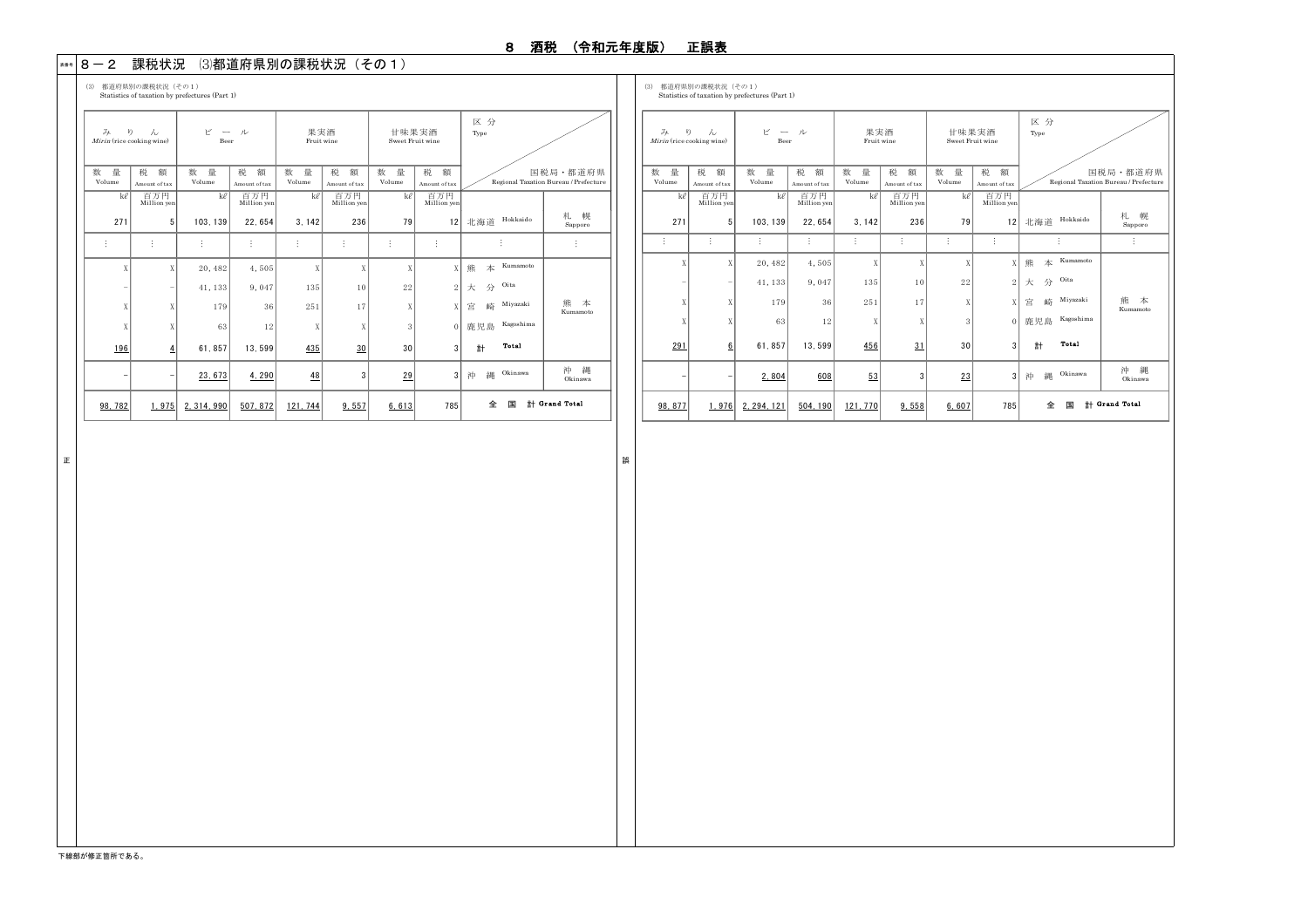#### \*\*\* | 8 一2 課税状況 (3)都道府県別の課税状況(その2)

(3) 都道府県別の課税状況(その2) (3) 都道府県別の課税状況(その2)

Statistics of taxation by prefectures (Part 2)

数 量 | 税 額 | 数 量 | 税 額 | 数 量 | 税 額 | 数 量 | 税 額 | 数 量 | 税 額 Volume Amount of tax Volume Amount of tax Volume Amount of tax Volume Amount of tax Volume Amount of tax ㎘ 百万円 ㎘ 百万円 ㎘ 百万円 ㎘ 百万円 ㎘ 百万円 Million yen Million yen Million yen Million yen Million yen 札 幌 Sapporo 北海道 Hokkaido 122 56 50 21 0 0 24,999 3,361 12,570 1,006 … … … … … … … … … … … 熊 本 Kumamoto  $X$  X X X X X 5 1 621 50 大 分 Oita - | X X - - 5,353 719 1,087 87 宮 崎 Miyazaki  $X$  X 0 0 X  $X$  162 23 5 1 鹿児島 Kagoshima 93 36 0 0 0 0 85 12 0 0  $\frac{1}{b}$  Total 94 37 X X X X 5,605 756 1,713 137 沖 縄 沖 縄 Okinawa 15 6 - 1 18 1<u>0 5.831</u> 6<u>35</u> X X 全 国 計 164,784 51,262 3,663 1,396 144 80 592,047 79,568 382,095 30,672  $\hat{\pm}$  国 計 Grand Total  $\mathbb{R}^2$ 熊 本 Kumamot 区 分 Type 国税局・都道府県 Regional Taxation Bureau / Prefecture ウイスキー Whisky ブランデー Brandy 原料用 アルコール Alcohol for material 発泡酒 Sparkling liquor その他の醸造酒 Other brewed liq

|                    | $p_{\text{r}}$ and $p_{\text{r}}$ and $p_{\text{r}}$ and $p_{\text{r}}$ and $p_{\text{r}}$ and $p_{\text{r}}$ |         |                    |          |                    |              |                               |                         |                    |                                 |                    |  |
|--------------------|---------------------------------------------------------------------------------------------------------------|---------|--------------------|----------|--------------------|--------------|-------------------------------|-------------------------|--------------------|---------------------------------|--------------------|--|
|                    | 区分<br>Type                                                                                                    |         | ウイスキー<br>Whisky    |          | ブランデー<br>Brandy    | 原料用          | アルコール<br>Alcohol for material | 発泡酒<br>Sparkling liquor |                    | その他の醸造酒<br>Other brewed liquors |                    |  |
| 国税局・都道府県           |                                                                                                               | 量<br>数  | 税<br>額             | 数<br>量   | 税<br>額             | 数<br>量       | 税<br>額                        | 数<br>量                  | 税<br>額             | 数<br>量                          | 税.<br>額            |  |
|                    | Regional Taxation Bureau / Prefecture                                                                         | Volume  | Amount of tax      | Volume   | Amount of tax      | Volume       | Amount of tax                 | Volume                  | Amount of tax      | Volume                          | Amount of tax      |  |
|                    |                                                                                                               | ke      | 百万円<br>Million yen | ke       | 百万円<br>Million yen | ke           | 百万円<br>Million yen            | ke                      | 百万円<br>Million yen | ke                              | 百万円<br>Million yen |  |
| 幌<br>札<br>Sapporo  | Hokkaido<br>北海道                                                                                               | 122     | 56                 | 50       | 21                 | $\mathbf{0}$ | $\mathbf{0}$                  | 24,999                  | 3.361              | 12,570                          | 1.006              |  |
| ŧ                  |                                                                                                               | ŧ       | ÷                  | ÷        | ÷                  | ŧ            | ŧ                             | ÷                       | ÷                  | ÷                               | ŧ                  |  |
|                    | Kumamoto<br>本<br>熊                                                                                            | X       | X                  | X        | X                  | X            | X                             | 5                       | 1                  | 621                             | 50                 |  |
|                    | Oita<br>分<br>大                                                                                                |         |                    | X        | X                  |              |                               | 5,353                   | 719                | 1,087                           | 87                 |  |
| 本<br>熊<br>Kumamoto | Miyazaki<br>崎<br>宮                                                                                            | X       | X                  | $\Omega$ | $\theta$           | X            | X                             | 162                     | 23                 | 5                               |                    |  |
|                    | Kagoshima<br>鹿児島                                                                                              | 93      | 36                 | $\Omega$ | $\Omega$           | $\theta$     | $\theta$                      | 85                      | 12                 | $\Omega$                        | $\bf{0}$           |  |
|                    | Total<br>計                                                                                                    | 94      | 37                 | Χ        | X                  | χ            | X                             | 5.605                   | 756                | 1.713                           | 137                |  |
| 縄<br>沖<br>Okinawa  | Okinawa<br>縄<br>沖                                                                                             | 15      | 6                  |          |                    | 6            | 3                             | 215                     | 32                 | X                               | X                  |  |
| 全<br>国             | # Grand Total                                                                                                 | 164.784 | 51.262             | 3.663    | 1.396              | 132          | 73                            | 586.431                 | 78.965             | 382.095                         | 30, 672            |  |

正 まいしょう しょうしょう しょうしょう しょうしょう しょうしょう しょうしょう しゅうしょう しゅうしゅう しゅうしょう しゅうしょう しゅうしょく